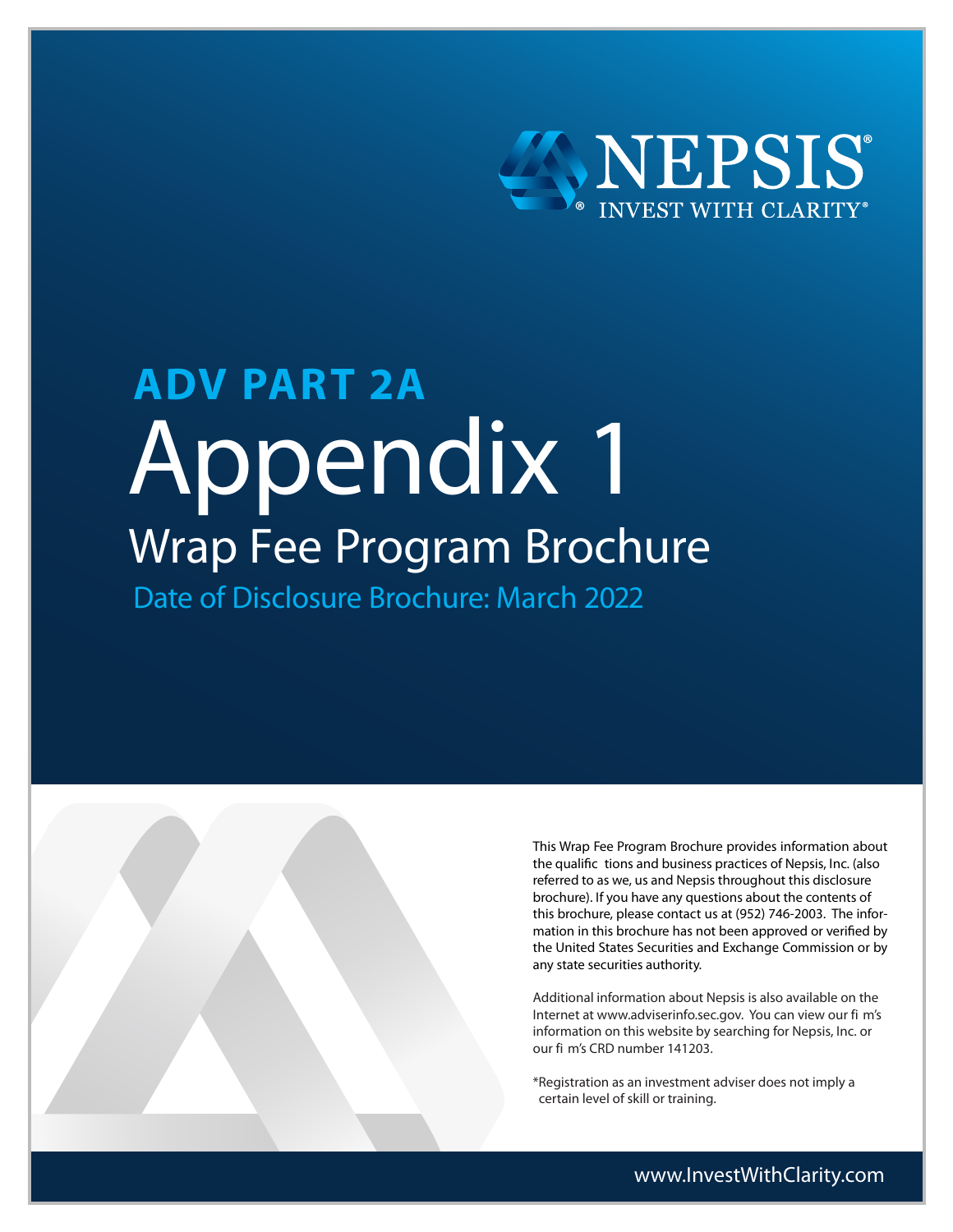

# **Item 2 Material Changes**

Since our last required annual amendment to this disclosure brochure was submitted in March 2019 the following material changes have been made:

- In April 2019 an affiliated company, Nepsis Insurance Inc. was created as an insurance agency in the state of Minnesota. Please refer to *Item 9 – Additional Information* for more detailed information.
- In March 2020 Nepsis Inc. signed a Brokerage Services Custody Agreement with Pershing Advisor Solutions, LLC an affiliate of Pershing, LLC. As such Nepsis intends to have clients move their advisory accounts to Pershing. Please refer to *Item 4 - Services, Fees and Compensation* for more detailed information.
- In February 2021, the firm increased the minimum account size requirement to \$500,000. Please refer to *Item 5 Account Requirements and Types of Clients* for more specific information.

We will ensure that you receive a summary of any material changes to this and subsequent Wrap Fee Program Disclosure Brochures within 120 days after our firm's fiscal year ends. Our firm's fiscal year ends on December 31, so you will receive the summary of material changes no later than April 30 each year. At that time, we will also offer or provide a copy of the most current Wrap Fee Program Disclosure Brochure. We may also provide other ongoing disclosure information about material changes as necessary.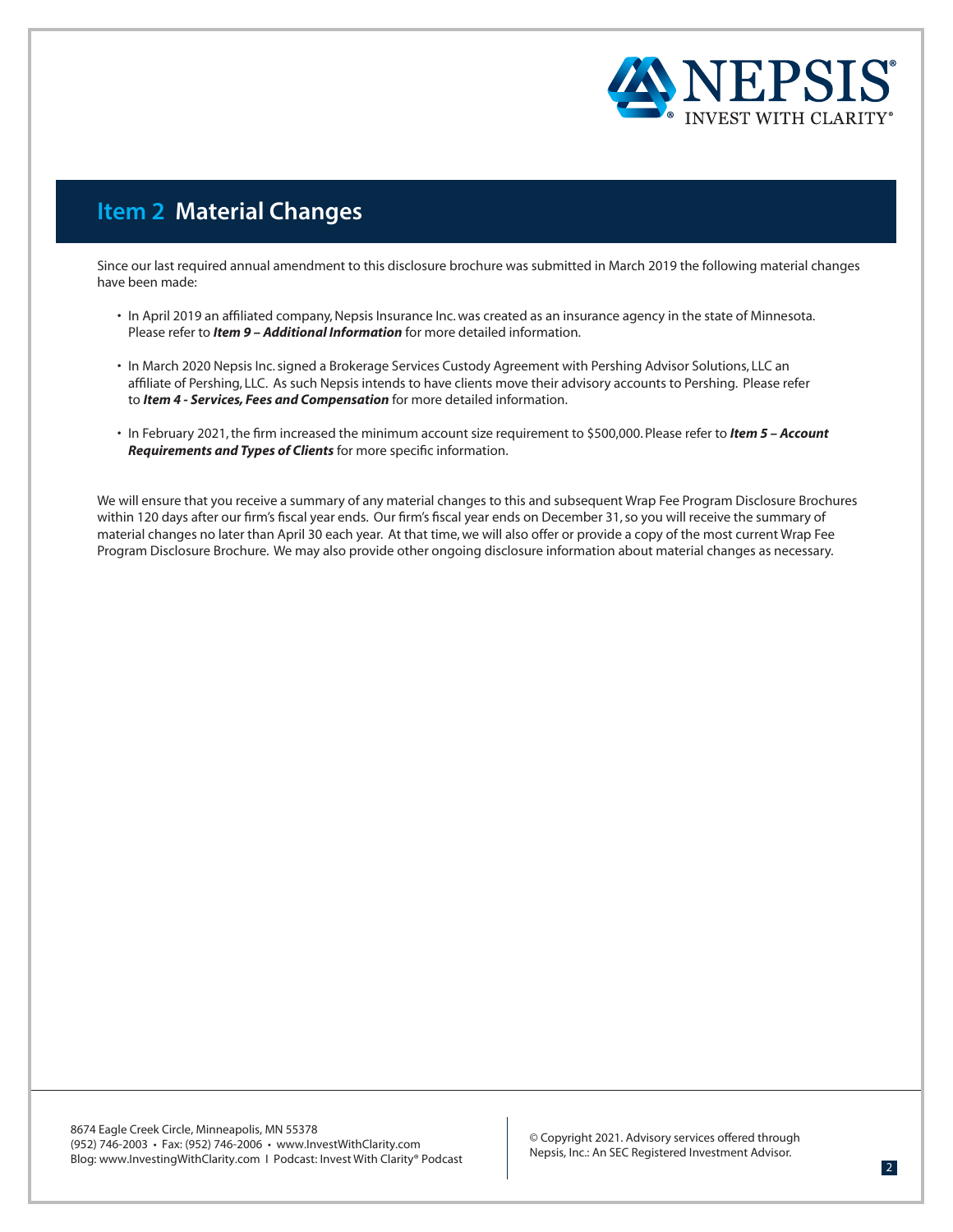

# **Table of Contents**

| Item 1            | <b>Cover Page</b>                                                 | 1  |
|-------------------|-------------------------------------------------------------------|----|
| Item <sub>2</sub> | <b>Material Changes</b>                                           | 2  |
| Item <sub>3</sub> | <b>Table of Contents</b>                                          | 3  |
| Item 4            | <b>Services, Fees and Compensation</b>                            | 4  |
|                   | <b>Portfolio Management Services</b>                              | 4  |
|                   | <b>Block Trading</b>                                              | 6  |
|                   | Suitability and Investment Strategy                               | 6  |
|                   | Client Assets Managed by Nepsis, Inc.                             | 6  |
| Item 5            | <b>Account Requirements and Types of Clients</b>                  | 7  |
|                   | Minimum Account Size                                              | 7  |
|                   | <b>Types of Accounts</b>                                          | 7  |
| Item 6            | <b>Portfolio Manager Selection and Evaluation</b>                 | 7  |
|                   | Participation in Wrap Fee Programs                                | 7  |
|                   | <b>General Description of Other Advisory Services</b>             | 7  |
|                   | <b>Sub-advisory Services</b>                                      | 8  |
|                   | <b>Research Services</b>                                          | 8  |
|                   | Limits Advice to Certain Types of Investments                     | 8  |
|                   | Tailor Advisory Services to Individual Needs of Clients           | 9  |
|                   | Performance-Based Fees and Side-By-Side Management                | 9  |
|                   | <b>Methods of Analysis</b>                                        | 9  |
|                   | <b>Investment Strategies</b>                                      | 10 |
|                   | <b>Risk of Loss</b>                                               | 10 |
|                   | <b>Voting Client Securities</b>                                   | 11 |
| Item <sub>7</sub> | <b>Client Information Provided to Portfolio Managers</b>          | 12 |
| Item 8            | <b>Client Contact with Portfolio Managers</b>                     | 12 |
| Item 9            | <b>Additional Information</b>                                     | 12 |
|                   | <b>Disciplinary Information</b>                                   | 12 |
|                   | Insurance Agency/Agents                                           | 13 |
|                   | Other Financial Industry Activities and Affil tions               | 13 |
|                   | Interest in Client Transactions and Code of Ethics                | 13 |
|                   | Affil te and Employee Personal Securities Transactions Disclosure | 14 |
|                   | <b>Account Reviews</b>                                            | 14 |
|                   | <b>Account Statements and Reports</b>                             | 14 |
|                   | <b>Client Referrals</b>                                           | 15 |
|                   | <b>Financial Information</b>                                      | 15 |
| Item 10           | <b>Customer Privacy Policy Notice</b>                             | 15 |
|                   |                                                                   |    |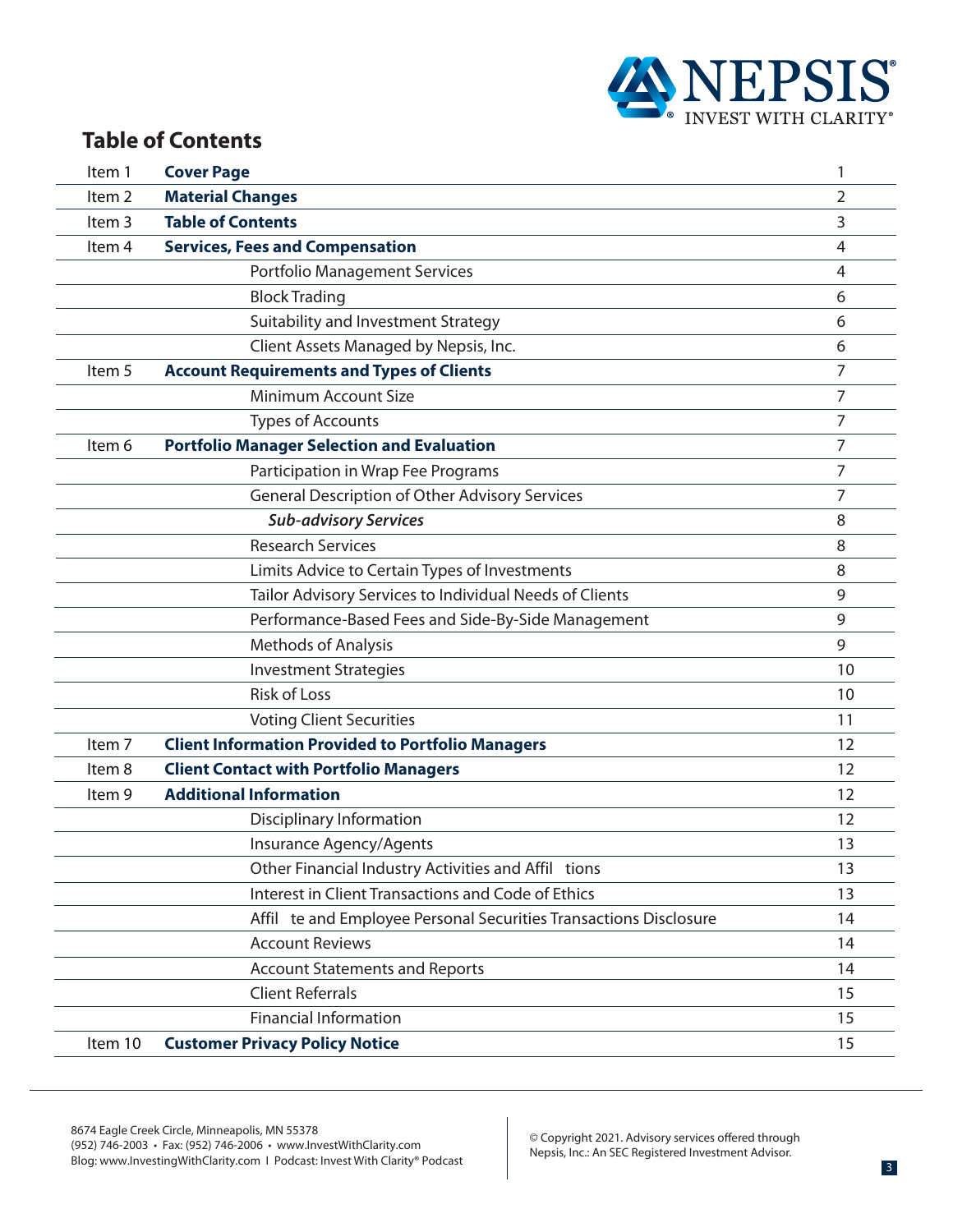

# **Item 4 Services, Fees and Compensation**

Nepsis is an investment adviser registered with the United States Securities and Exchange Commission ("SEC") and is a corporation formed under the laws of the State of Minnesota.

Nepsis offers Portfolio Management Services through a wrap fee management program. We also offer sub-advisory services to other investment advisory firms and research services to unaffiliated third parties. We have an affiliate Registered Investment Advisory firm, Nepsis Advisor Services, Inc. (NAS) and offer our investment management services to clients of NAS. Both Nepsis, Inc. and Nepsis Advisor Services, Inc. perform their services for clients acting as a fiduciary.

In our wrap fee management program, the fee for advisory services (including asset management) and transaction cost (including ticket charges) are "wrapped" into one fee. Our Portfolio Management Services are considered a wrap fee program. Whenever a fee is charged for services described in this Wrap Fee Program Brochure, we will receive all or a portion of the fee charged.

When making the determination of whether one of the advisory programs available through Nepsis is appropriate for your needs, you should bear in mind that fee-based accounts, when compared with commission-based accounts, often result in lower costs during periods when trading activity is heavier, such as the year an account is established. However, during periods when trading activity is lower, the fee-based account arrangements may result in a higher annual cost for transactions. Thus, depending on a number of factors, the total cost for transactions under a fee account versus a commission account can vary significantly. Factors which affect the total cost include account size, amount of turnover, type and quantities of securities purchased or sold, commission rates and your tax situation. It should also be noted that lower fees for comparable service may be available from other sources. The exact fees and other terms will be outlined in the agreement between you and Nepsis.

You should discuss the advantages and disadvantages of fee-based and commission-based accounts with your adviser representative and you should read this Wrap Fee Disclosure Brochure carefully as it explains, in detail, our Portfolio Management Services.

#### **Portfolio Management Services**

We provide discretionary portfolio management services where the investment advice provided is custom tailored to meet your individual needs. Your account will be managed by Nepsis based on your financial situation, investment objectives and risk tolerance. In our portfolio management services, you will be granting us discretion and authority to manage the account. Since you will have authorized us to provide Portfolio Management Services on a discretionary basis, we will make all decisions to buy, sell or hold securities, cash or other investments in your managed account at our sole discretion without consulting with you before making any transactions. You must provide us with written authorization to exercise this discretionary authority and you can place reasonable restrictions and limitations on our discretionary authority.

Once the portfolio is constructed, Nepsis provides continuous supervision and re-optimization of the portfolio as changes in market conditions and client circumstances may require. We offer managed accounts with similar management styles for a percentage of assets under management that includes transaction and custodial charges. This program is referred to as a wrap fee program.

8674 Eagle Creek Circle, Minneapolis, MN 55378 (952) 746-2003 • Fax: (952) 746-2006 • www.InvestWithClarity.com Blog: www.InvestingWithClarity.com I Podcast: Invest With Clarity® Podcast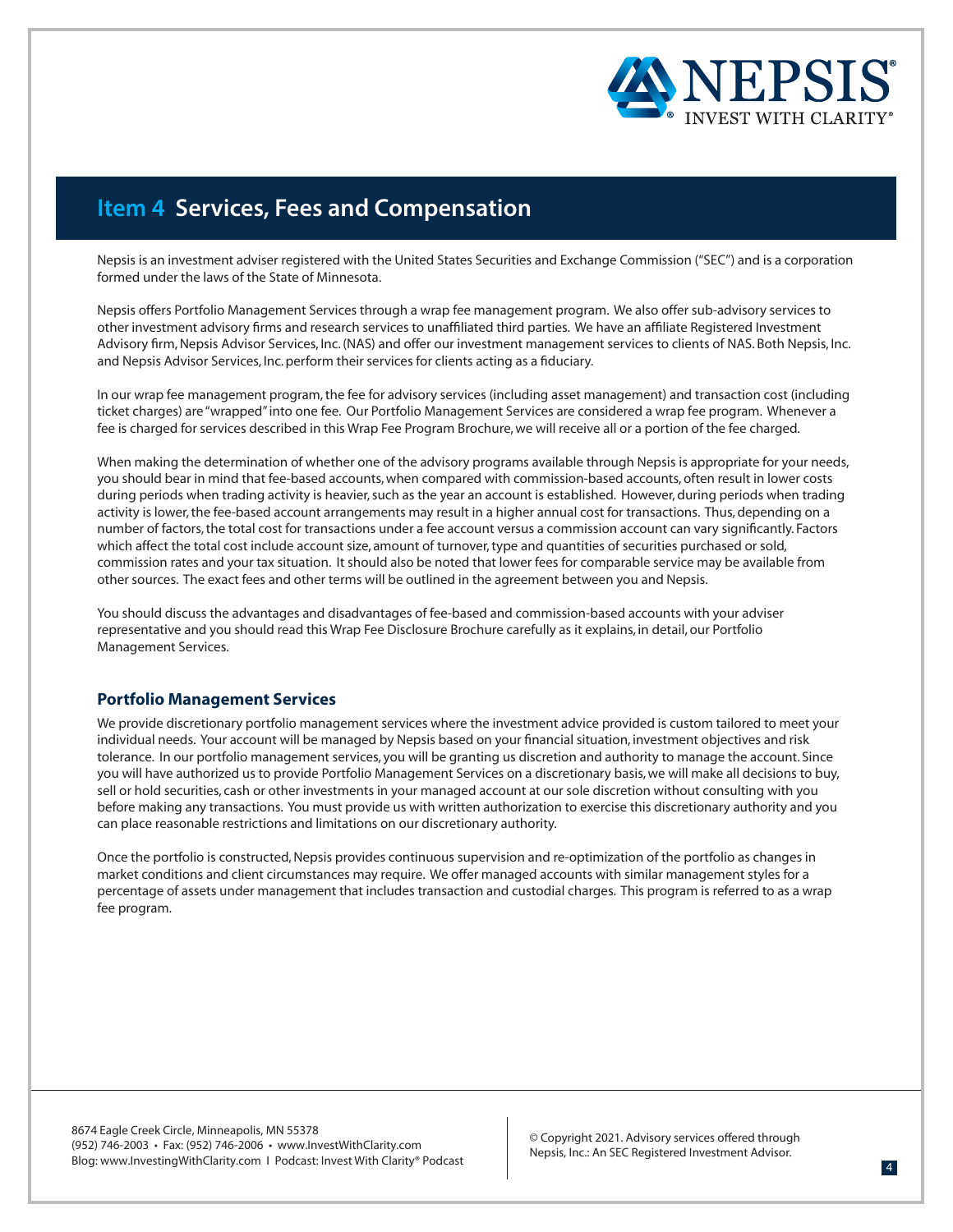

We recommend that your assets to be allocated to our portfolio management services be maintained in an account with Pershing, LLC member FINRA/SIPC. They are the qualified custodian for all accounts established through our Portfolio Management Services Program. You will appoint Nepsis as your investment adviser of record on specified accounts. Your account will consist only of separate account(s) held by the qualified custodian under your name. **Nepsis does not act as custodian and does not have direct access to your funds and securities except to have advisory fees deducted from your account with your prior written authorization.** The qualified custodian will maintain physical custody of all funds and securities in your Account, and you will retain all rights of ownership (e.g., right to withdraw securities or cash, exercise or delegate proxy voting and receive transaction confirmations) for your account.

Typically, asset management fees are deducted from your managed account, and you must provide the custodian holding your assets with written authorization to have the fees deducted and paid directly to us. If required by the client, Nepsis also has the ability to invoice you directly for all asset management fees. At least quarterly, the custodian sends you a statement showing all disbursements from the account, including any advisory fees deducted.

The annual fee for portfolio management services is billed quarterly in advance based on the asset value at the end of the previous quarter. Fees will be assessed pro rata in the event the portfolio management agreement is executed at any time other than the first day of a calendar quarter.

Fees are prorated (based on the number of days service is provided during the initial billing period) for your account opened at any time other than the beginning of the billing period. If Portfolio Management Services are commenced in the middle of the billing period, then the prorated fee for that billing period is based on the value of the Account when services commence and is due immediately and will be deducted from Account when services commence.

We charge accounts a maximum annual advisory fee of 2.50% of the value of assets under management. This fee is negotiable at our discretion. Our services are offered as a wrap fee program. The specific level of services you will receive and the fees you will be charged will be detailed in your advisory services agreement.

An additional asset-based pricing fee (ABP) is charged in lieu of paying standard ticket charges for security purchases & sells. That fee is calculated as follows:

| Assets Under Management      | <b>Annual Fees</b> |
|------------------------------|--------------------|
| From \$0 to \$75,000         | .20%               |
| From \$75,001 to \$2,000,000 | $.12\%$            |
| From \$2,000,001 and above   | $.08\%$            |

For managed accounts in the Nepsis, Inc. Wrap Fee program, the ABP fee charged by Pershing will be deducted from client accounts by Nepsis, Inc.

The client will be responsible for any other miscellaneous and non standard ticket charges imposed by the Custodian.

Performance Reporting/Account Maintenance Fees (Per Account) Paid Quarterly are an additional \$21.25 and are deducted from your advisory account.

Nepsis believes that its annual fee is reasonable in relation to: (1) services provided and (2) the fees charged by other investment advisers offering similar services/programs. However, our annual investment advisory fee may be higher than that charged by other investment advisers offering similar services/programs. In addition to our compensation, you may also incur charges imposed at the mutual fund level (e.g., advisory fees and other fund expenses).

8674 Eagle Creek Circle, Minneapolis, MN 55378 (952) 746-2003 • Fax: (952) 746-2006 • www.InvestWithClarity.com Blog: www.InvestingWithClarity.com I Podcast: Invest With Clarity® Podcast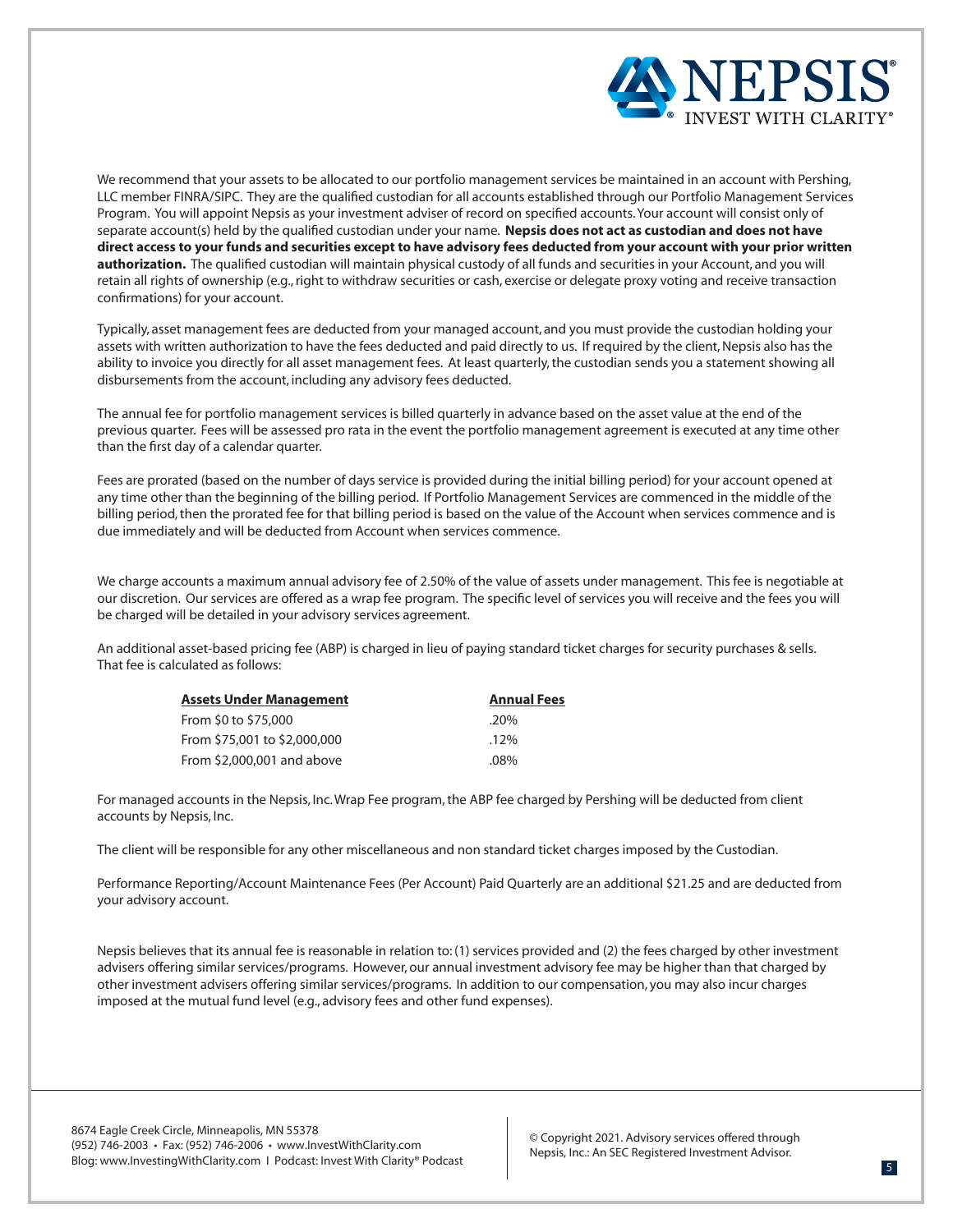

You can choose how to pay your investment advisory fees. The investment advisory fees can be deducted from your account and paid directly to our firm by the qualified custodian(s) of your account or you can pay our firm upon receipt of a billing notice sent directly to you.

If you choose to have the investment advisory fees deducted from your account, you must authorize the qualified custodian(s) of your account to deduct fees from your account and pay such fees directly to Nepsis.

You should review your account statements received from the qualified custodian(s) and verify that appropriate investment advisory fees are being deducted. The qualified custodian(s) will not verify the accuracy of the investment advisory fees deducted.

If you choose to pay the fees after receiving a statement, fees are due upon your receipt of a billing notice sent directly to you. The billing notice will detail the formula used to calculate the fee, the assets under management and the time period covered. Fees for the services of our firm will be due immediately after your receipt of the billing notice.

You may incur certain charges imposed by third parties other than Nepsis in connection with investments made through your account including, but not limited to, mutual fund sales loads, 12(b)-1 fees and surrender charges, variable annuity fees and surrender charges, IRA and qualified retirement plan fees, and charges imposed by the qualified custodian(s) of your account. Management fees charged by Nepsis are separate and distinct from the fees and expenses charged by investment company securities that may be recommended to you. A description of these fees and expenses are available in each investment company security's prospectus.

The Portfolio Management Services continue in effect until terminated by either party (i.e., Nepsis or you) by providing written notice of termination to the other party. Any prepaid, unearned fees will be promptly refunded by Nepsis to you. Fee refunds will be determined on a pro rata basis using the number of days services are actually provided during the final period.

# **Block Trading**

We may elect to purchase or sell the same securities for several clients at approximately the same time. This process is referred to as aggregating orders, batch trading or block trading and is used by our firm when Nepsis believes such action may prove advantageous to clients. If and when we aggregate client orders, allocating securities among client accounts is done on a fair and equitable basis. Typically, the process of aggregating client orders is done in order to achieve better execution, to negotiate more favorable commission rates or to allocate orders among clients on a more equitable basis in order to avoid differences in prices and transaction fees or other transaction costs that might be obtained when orders are placed independently.

Nepsis uses the average price allocation method for transaction allocation.

Under this procedure Nepsis will calculate the average price and transaction charges for each transaction included in a block order and assign the average price and transaction charge to each allocated transaction executed for the client's account.

If and when we determine to aggregate client orders for the purchase or sale of securities, including securities in which Nepsis or our associated persons may invest, we will do so in accordance with the parameters set forth in the SEC No-Action Letter, *SMC Capital, Inc.* Neither we nor our associated persons receive any additional compensation as a result of block trades.

#### **Suitability and Investment Strategy**

Nepsis will assist clients in determining their objective(s), investment strategy, and investment suitability, prior and subsequent to opening an Asset Management account. Clients must contact us to notify of any changes in their investment objective(s) and/ or financial situation. Investment strategies used to implement investment advice include, but are not necessarily limited to, long term purchases (investments held at least a year); and short-term purchases (investments sold within a year).

# **Client Assets Managed by Nepsis, Inc.**

We manage client assets. As of February 12, 2021, we managed \$370,002,629.32 of client assets. All of the client assets are managed on a discretionary basis.

8674 Eagle Creek Circle, Minneapolis, MN 55378 (952) 746-2003 • Fax: (952) 746-2006 • www.InvestWithClarity.com Blog: www.InvestingWithClarity.com I Podcast: Invest With Clarity® Podcast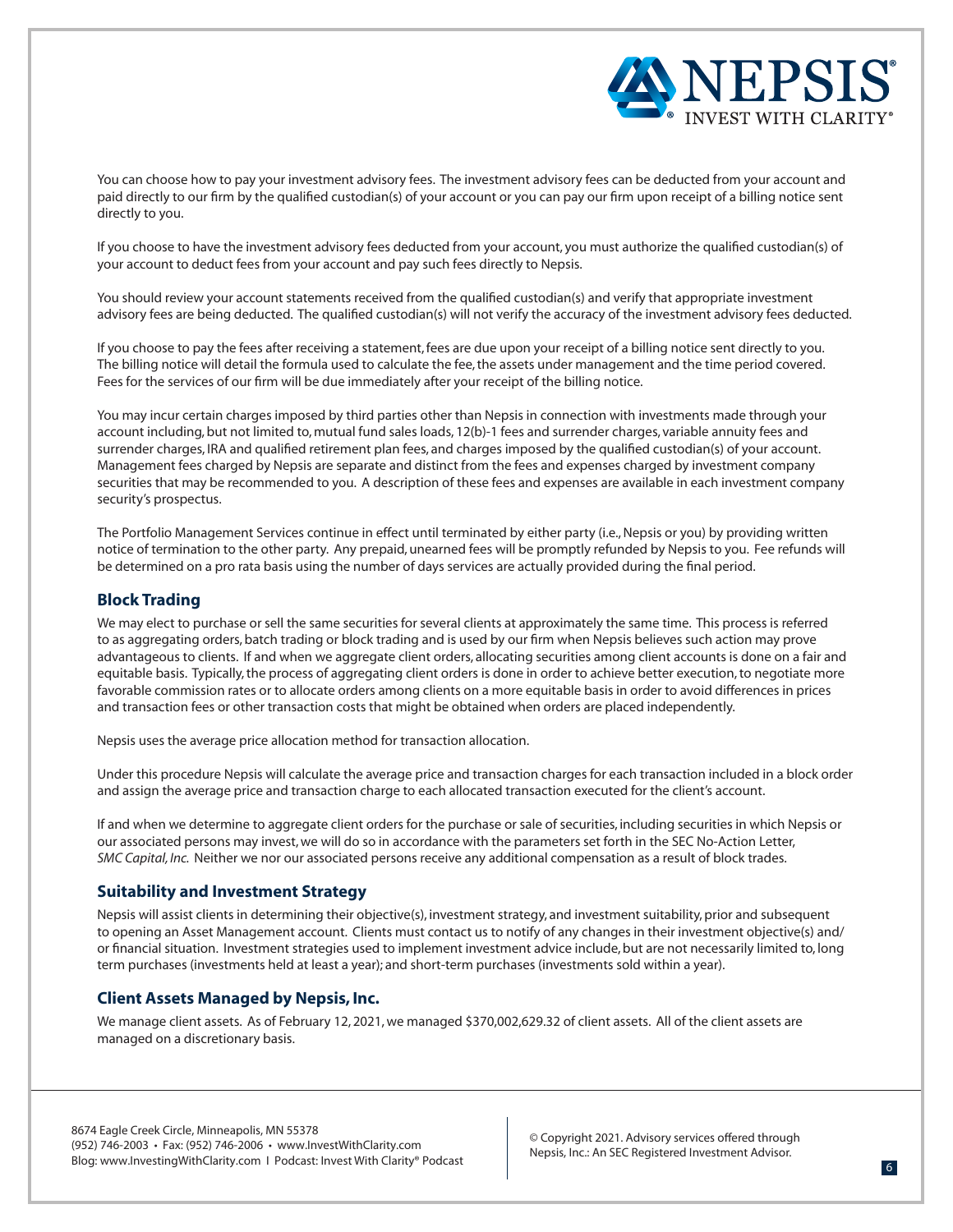

# **Item 5 Account Requirements and Types of Clients**

# **Minimum Account Size**

We require a minimum of \$500,000 to open and maintain an advisory account. We may waive this requirement at our discretion if, for example, the Client appears to have significant potential for increasing assets under our management. However, all clients are required to execute an agreement for services in order to establish a client arrangement with Nepsis.

# **Types of Accounts**

Nepsis generally provides investment advice to the following types of clients:

- Individuals
- High net worth individuals
- Pension and profit sharing plans
- Trusts, estates, or charitable organizations

You are required to execute a written agreement with Nepsis specifying the particular advisory services in order to establish a client arrangement with Nepsis.

# **Item 6 Portfolio Manager Selection and Evaluation**

Nepsis and its Investment Adviser Representatives act as the portfolio manager(s) for accounts receiving our Portfolio Management Services which is offered as a wrap fee program. For this service, we do not allow the use of portfolio managers that are not associated with Nepsis. In other words, the only portfolio managers selected for managing client assets for our Portfolio Management Services are Investment Adviser Representatives of Nepsis. Therefore, conflicts of interest present in other wrap fee programs that make available both affiliated and unaffiliated portfolio managers are not present in our wrap fee program. Because our Portfolio Management Services program does not provide for outside portfolio managers, we do not have procedures designed to select outside portfolio managers.

# **Participation in Wrap Fee Programs**

Nepsis offers portfolio management services through a wrap fee management program. In our wrap fee management program, the fee for advisory services (including portfolio management or advice regarding selecting other investment advisers) and transaction services are provided for one fee. Whenever a fee is charged to a client for services described in this Wrap Fee Program Brochure, we will receive all or a portion of the fee charged.

# **General Description of Other Advisory Services**

The following are descriptions of the primary advisory services of Nepsis. Please understand that a written agreement, which details the exact terms of the service, must be signed by you and Nepsis before we can provide you the services described below.

# **Financial Planning & Consulting Services**

Nepsis offers financial planning services, which involve preparing a written financial plan covering specific or multiple topics. We provide full written financial plans, which typically address the following topics: Retirement Planning, Tax Planning, and Education Planning. When providing financial planning and consulting services, the role of your investment adviser representative is to find ways to help you understand your overall financial situation and help you set financial objectives. Written financial plans prepared by us under this Agreement do not include specific recommendations of individual securities.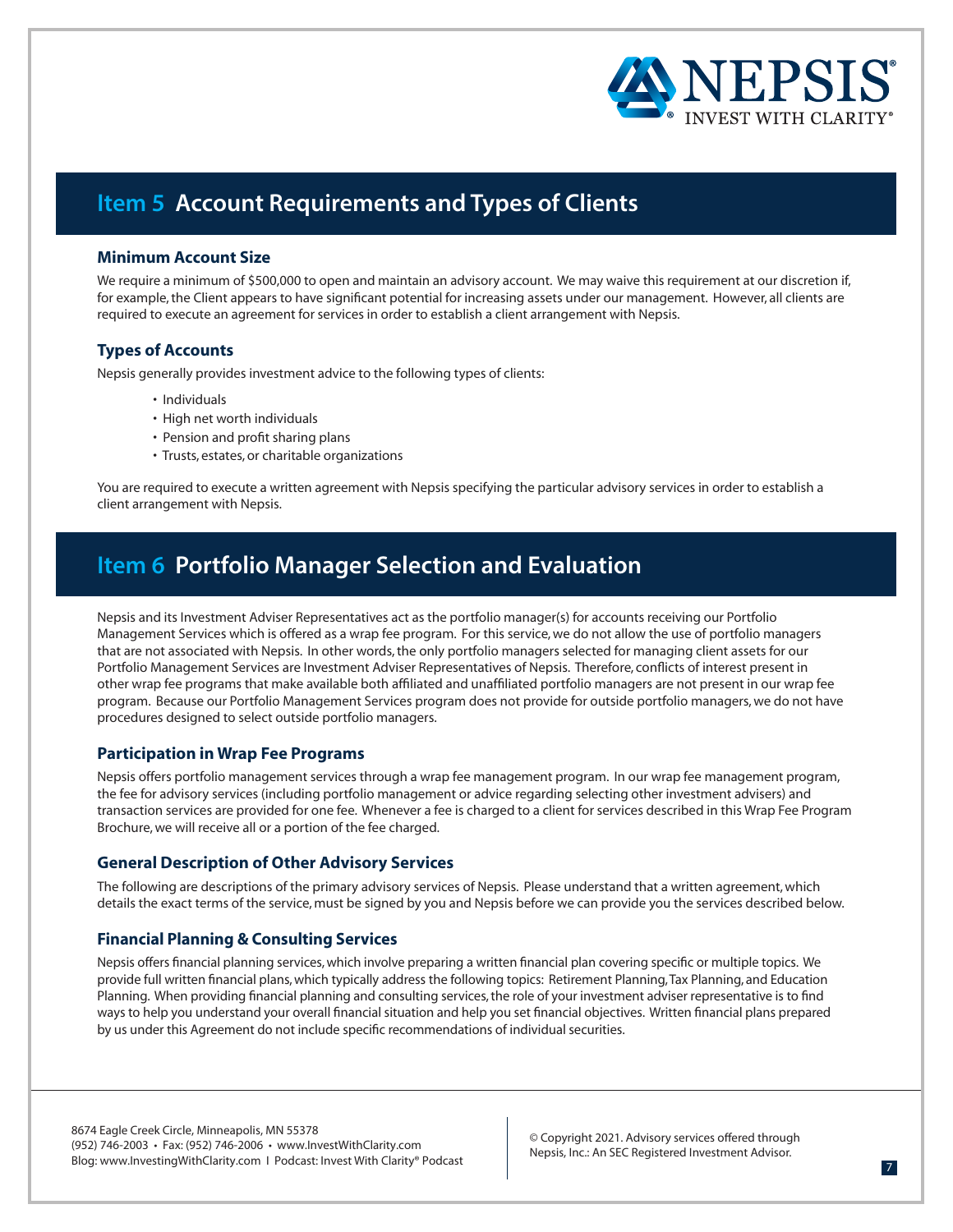

We also offer consultations in order to discuss financial planning issues when you do not need a written financial plan. We offer a one-time consultation, which covers mutually agreed upon areas of concern related to investments or financial planning. We also offer "as-needed" consultations, which are limited to consultations in response to a particular investment or financial planning issue raised or request made by you. Under an "as-needed" consultation, it will be incumbent upon you to identify those particular issues for which you are seeking our advice or consultation on.

Our financial planning and consulting services do not involve implementing any transaction on your behalf or the active and ongoing monitoring or management of your investments or accounts. You have the sole responsibility for determining whether to implement our financial planning and consulting recommendations. To the extent that you would like to implement any of our investment recommendations through Nepsis or retain Nepsis to actively monitor and manage your investments, you must execute a separate written agreement with Nepsis for our Portfolio Management Services.

#### *Sub-advisory Services*

We offer sub-advisory services to other investment advisory firms. When doing so, we will provide the other investment advisory firm, or its clients, with investment research or suggested trades. We may have investment discretion for the other advisory firm's clients. The advice we give to these clients may be similar or identical to the advice we give you.

#### **Research Services**

Nepsis offers a variety of research services, including Research & Analysis, Portfolio Analytics, and Speaking Services. Our Research Services are designed for other financial advisors. These services are described below.

#### **1. 1. Research & Analysis that includes macro market commentary and is distributed in several documents..**

- a. Weekly Market Recap Word document known as "The Spotlight"
- b. Monthly global topical research Word document known as "The BLOG"
- c. Quarterly Economic Update PowerPoint known as "Economic Update & Market Outlook"

#### **2. Portfolio Analytics includes the development of mutual fund, variable annuity, and ETF model portfolios.**

- a. Quarterly written summary in Word document of each fund category, why we have chosen each option, and if any changes are warranted.
- b. Quarterly Fund Rankings Excel Spreadsheet Stoplight report highlighting the ranking of each fund, the return of each model and how they performed vs. the market.
- c. Morningstar Report of each model and each fund option.

#### **3. Speaking Services which includes educational workshops to the public and CE classes for Kaplan University**

- a. Financial Representatives may hire our representatives to speak at client educational workshops.
- b. Kaplan University may hire our representatives to teach Asset Allocation & Beyond to their Continuing Education classes.

### **Limits Advice to Certain Types of Investments**

Nepsis provides investment advice on the following types of investments:

- Mutual Funds
- Exchange Traded Funds (ETFs)
- Variable Annuities
- Variable Life Insurance
- Equities and Bonds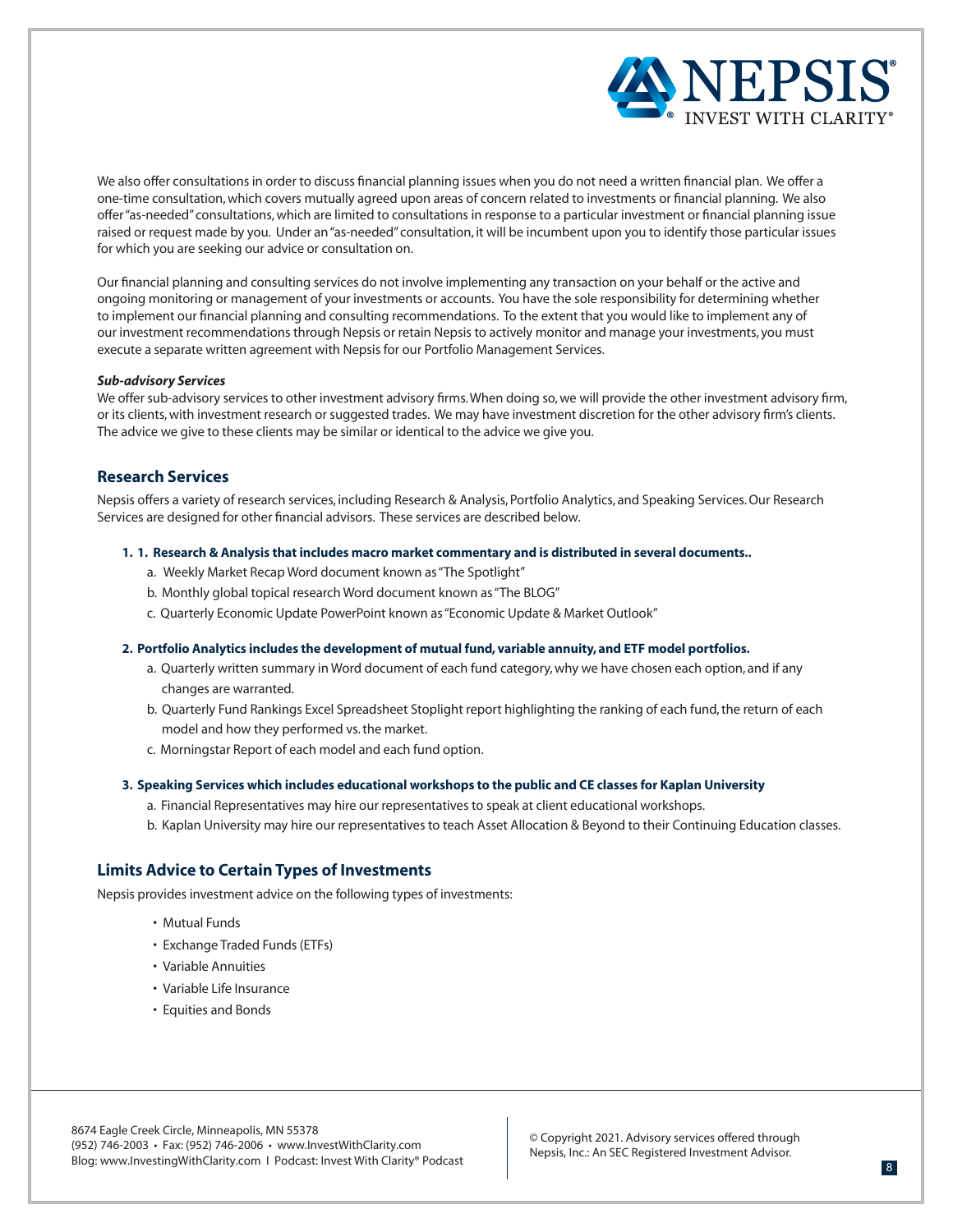

Although we generally provide advice only on the products previously listed, we reserve the right to offer advice on any investment product that may be suitable for each client's specific circumstances, needs, goals and objectives.

It is not our typical investment strategy to attempt to time the market, but we may increase cash holdings modestly as deemed appropriate based on your risk tolerance and our expectations of market behavior. We may modify our investment strategy to accommodate special situations such as low basis stock, stock options, legacy holdings, inheritances, closely held businesses, collectibles, or special tax situations.

### **Tailor Advisory Services to Individual Needs of Clients**

Nepsis' advisory services are always provided based on your individual needs. This means, for example, that when we provide Portfolio Management Services, you are given the ability to impose restrictions on the accounts we manage for you, including specific investment selections and sectors. We work with you on a one-on-one basis through interviews and questionnaires to determine your investment objectives and suitability information.

We will not enter into an investment adviser relationship with a prospective client whose investment objectives may be considered incompatible with our investment philosophy or strategies or where the prospective client seeks to impose unduly restrictive investment guidelines.

### **Performance-Based Fees and Side-By-Side Management**

Performance-based fees are defined as fees based on a share of capital gains on or capital appreciation of the assets held in a client's account. Nepsis **does not charge or accept performance-based fees.**

#### **Methods of Analysis**

Nepsis uses the following methods of analysis in formulating investment advice:

**Charting –** This is a set of techniques used in technical analysis in which charts are used to plot price movements, volume, settlement prices, open interest, and other indicators, in order to anticipate future price movements. Users of these techniques, called chartists, believe that past trends in these indicators can be used to extrapolate future trends.

Charting is likely the most subjective analysis of all investment methods since it relies on proper interpretation of chart patterns. The risk of reliance upon chart patterns is that the next day's data can always negate the conclusions reached from prior days' patterns. Also, reliance upon chart patterns bears the risk of a certain pattern being negated by a larger, more encompassing pattern that has not shown itself yet.

**Fundamental –** This is a method of evaluating a security by attempting to measure its intrinsic value by examining related economic, financial and other qualitative and quantitative factors. Fundamental analysts attempt to study everything that can affect the security's value, including macroeconomic factors (like the overall economy and industry conditions) and individually specific factors (like the financial condition and management of a company). The end goal of performing fundamental analysis is to produce a value that an investor can compare with the security's current price in hopes of figuring out what sort of position to take with that security (underpriced = buy, overpriced = sell or short). Fundamental analysis is considered to be the opposite of technical analysis. Fundamental analysis is about using real data to evaluate a security's value. Although most analysts use fundamental analysis to value stocks, this method of valuation can be used for just about any type of security.

The risk associated with fundamental analysis is that it is somewhat subjective. While a quantitative approach is possible, fundamental analysis usually entails a qualitative assessment of how market forces interact with one another in their impact on the investment in question. It is possible for those market forces to point in different directions, thus necessitating an interpretation of which forces will be dominant. This interpretation may be wrong and could therefore lead to an unfavorable investment decision.

8674 Eagle Creek Circle, Minneapolis, MN 55378 (952) 746-2003 • Fax: (952) 746-2006 • www.InvestWithClarity.com Blog: www.InvestingWithClarity.com I Podcast: Invest With Clarity® Podcast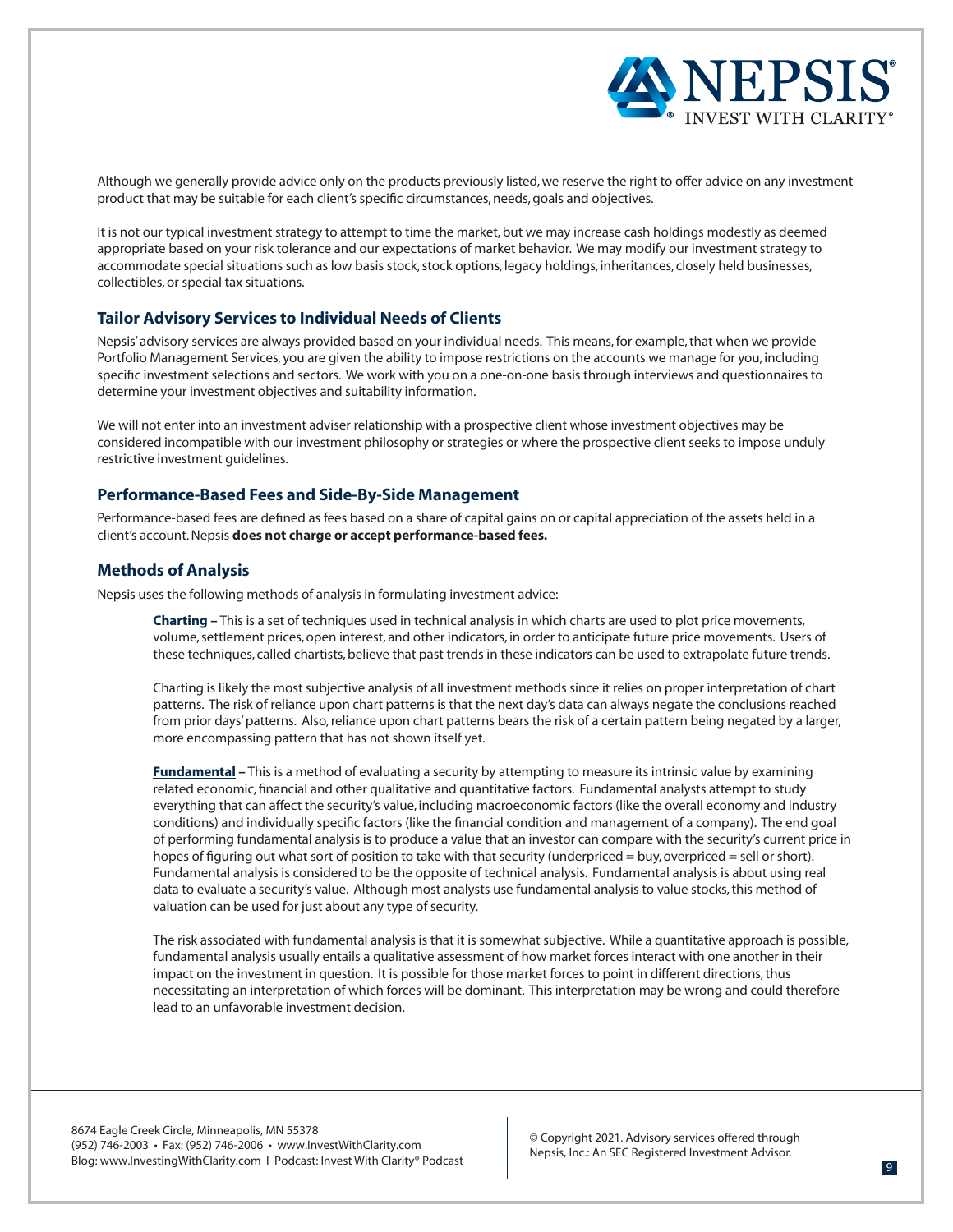

**Technical –** This is a method of evaluating securities by analyzing statistics generated by market activity, such as past prices and volume. Technical analysts do not attempt to measure a security's intrinsic value, but instead use charts and other tools to identify patterns that can suggest future activity. Technical analysts believe that the historical performance of stocks and markets are indications of future performance.

Technical analysis is even more subjective than fundamental analysis in that it relies on proper interpretation of a given security's price and trading volume data. A decision might be made based on a historical move in a certain direction that was accompanied by heavy volume; however, that heavy volume may only be heavy relative to past volume for the security in question, but not compared to the future trading volume. Therefore, there is the risk of a trading decision being made incorrectly, since future trading volume is an unknown. Technical analysis is also done through observation of various market sentiment readings, many of which are quantitative. Market sentiment gauges the relative degree of bullishness and bearishness in a given security, and a contrarian investor utilizes such sentiment advantageously. When most traders are bullish, then there are very few traders left in a position to buy the security in question, so it becomes advantageous to sell it ahead of the crowd. When most traders are bearish, then there are very few traders left in a position to sell the security in question, so it becomes advantageous to buy it ahead of the crowd. The risk in utilization of such sentiment technical measures is that a very bullish reading can always become more bullish, resulting in lost opportunity if the money manager chooses to act upon the bullish signal by selling out of a position. The reverse is also true in that a bearish reading of sentiment can always become more bearish, which may result in a premature purchase of a security.

There are risks involved in using any analysis method.

To conduct analysis, Nepsis gathers information from financial newspapers and magazines, inspection of corporate activities, research materials prepared by others, corporate rating services, timing services, annual reports, prospectuses and filings with the SEC, and company press releases.

#### **Investment Strategies**

Nepsis uses the following investment strategies when managing client assets and/or providing investment advice:

- **Long term Purchases.** Investments held at least a year.
- **Short term Purchases.** Investments sold within a year.

#### **Risk of Loss**

Past performance is not indicative of future results. Therefore, you should never assume that future performance of any specific investment or investment strategy will be profitable. Investing in securities (including stocks, mutual funds, and bonds, etc.) involves risk of loss. Further, depending on the different types of investments there may be varying degrees of risk. You should be prepared to bear investment loss including loss of original principal.

Because of the inherent risk of loss associated with investing, our firm is unable to represent, guarantee, or even imply that our services and methods of analysis can or will predict future results, successfully identify market tops or bottoms, or insulate you from losses due to market corrections or declines. There are certain additional risks associated with investing in securities through our investment management program, as described below:

- **Market Risk** Either the stock market as a whole, or the value of an individual company, goes down resulting in a decrease in the value of client investments. This is also referred to as systemic risk.
- **• Equity (Stock) Market Risk** Common stocks are susceptible to general stock market fluctuations and to volatile increases and decreases in value as market confidence in and perceptions of their issuers change. If you held common stock, or common stock equivalents, of any given issuer, you would generally be exposed to greater risk than if you held preferred stocks and debt obligations of the issuer.

8674 Eagle Creek Circle, Minneapolis, MN 55378 (952) 746-2003 • Fax: (952) 746-2006 • www.InvestWithClarity.com Blog: www.InvestingWithClarity.com I Podcast: Invest With Clarity® Podcast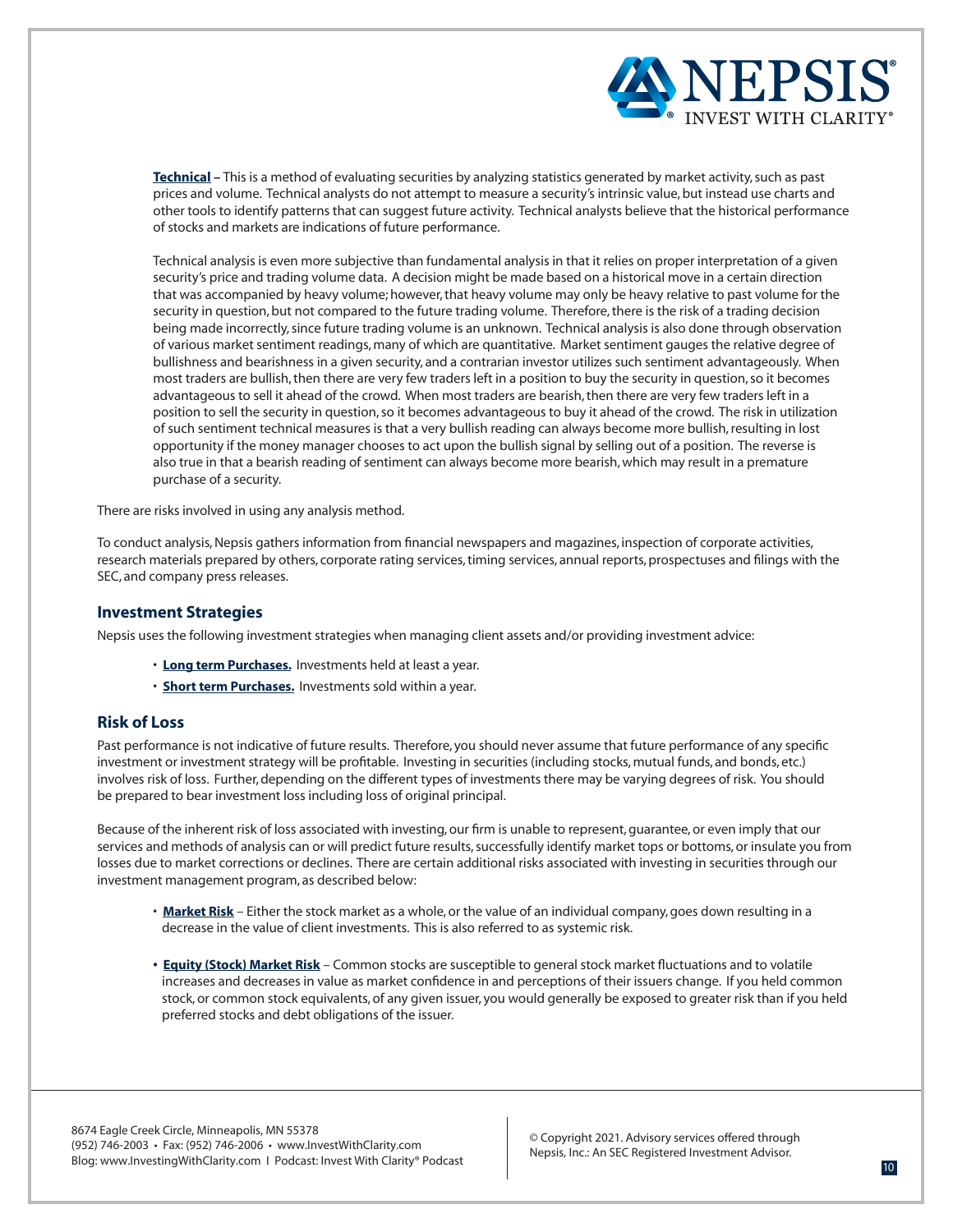

- **• Company Risk**  When investing in stock positions, there is always a certain level of company or industry specific risk that is inherent in each investment. This is also referred to as unsystematic risk and can be reduced through appropriate diversification. There is the risk that the company will perform poorly or have its value reduced based on factors specific to the company or its industry. For example, if a company's employees go on strike or the company receives unfavorable media attention for its actions, the value of the company may be reduced.
- **• Fixed Income Risk** When investing in bonds, there is the risk that the issuer will default on the bond and be unable to make payments. Further, individuals who depend on set amounts of periodically paid income face the risk that inflation will erode their spending power. Fixed-income investors receive set, regular payments that face the same inflation risk.
- **• Options Risk** Options on securities may be subject to greater fluctuations in value than an investment in the underlying securities. Purchasing and writing put and call options are highly specialized activities and entail greater than ordinary investment risks.
- **• ETF and Mutual Fund Risk** When investing in an ETF or mutual fund, you will bear additional expenses based on your pro rata share of the ETF's or mutual fund's operating expenses, including the potential duplication of management fees. The risk of owning an ETF or mutual fund generally reflects the risks of owning the underlying securities the ETF or mutual fund holds. You will also incur brokerage costs when purchasing ETFs.
- **• Management Risk** Your investment with our firm varies with the success and failure of our investment strategies, research, analysis and determination of portfolio securities. If our investment strategies do not produce the expected returns, the value of the investment will decrease.

# **Voting Client Securities**

Nepsis typically does not votes proxies on behalf of Clients.

However, if required by the account custodian and Nepsis decides to accept such responsibility, it will only cast proxy votes in a manner consistent with the best interest of its clients. Absent special circumstances all proxies will be voted consistent with guidelines established and described in Nepsis' Proxy Voting Policies and Procedures, as they may be amended from time-to-time. At any time, clients may contact Nepsis to request information about how Registrant voted proxies for that client's securities or to obtain a copy of Nepsis' Proxy Voting Policies and Procedures.

A brief summary of Nepsis' Proxy Voting Policies and Procedures is as follows:

- **•** Nepsis will be responsible for monitoring corporate actions, making voting decisions in the best interest of shareholders generally and, if applicable, the specific client. Nepsis will be responsible for ensuring that proxies are submitted in a timely manner.
- **•** The firm will generally vote proxies according to Nepsis' then current Proxy Voting Guidelines.
- **•** Although the Proxy Voting Guidelines are to be followed as a general policy, certain issues will be considered on a case-by-case basis based on the relevant facts and circumstances. Since corporate governance issues are diverse and continually evolving, Nepsis shall devote an appropriate amount of time and resources to monitor these changes.
- **•** In any situation where there is a conflict of interest in the voting of proxies due to business or personal relationships that Nepsis maintains with persons having an interest in the outcome of certain votes, Nepsis will notify any client who holds such security and disclosure the nature of the conflict. If the client still wishes Nepsis to vote the proxy, Nepsis will take appropriate steps to ensure that its proxy voting decisions are made in the best interest of its clients and are not the product of such conflict.

If we do not accept the proxy voting responsibility any proxy notices it will be your responsibility to vote all proxies for securities held in the Account. You will receive proxies directly from the qualified custodian or transfer agent; we will not provide you with the proxies. You are encouraged to read through the information provided with the proxy-voting documents and to make a determination based on the information provided.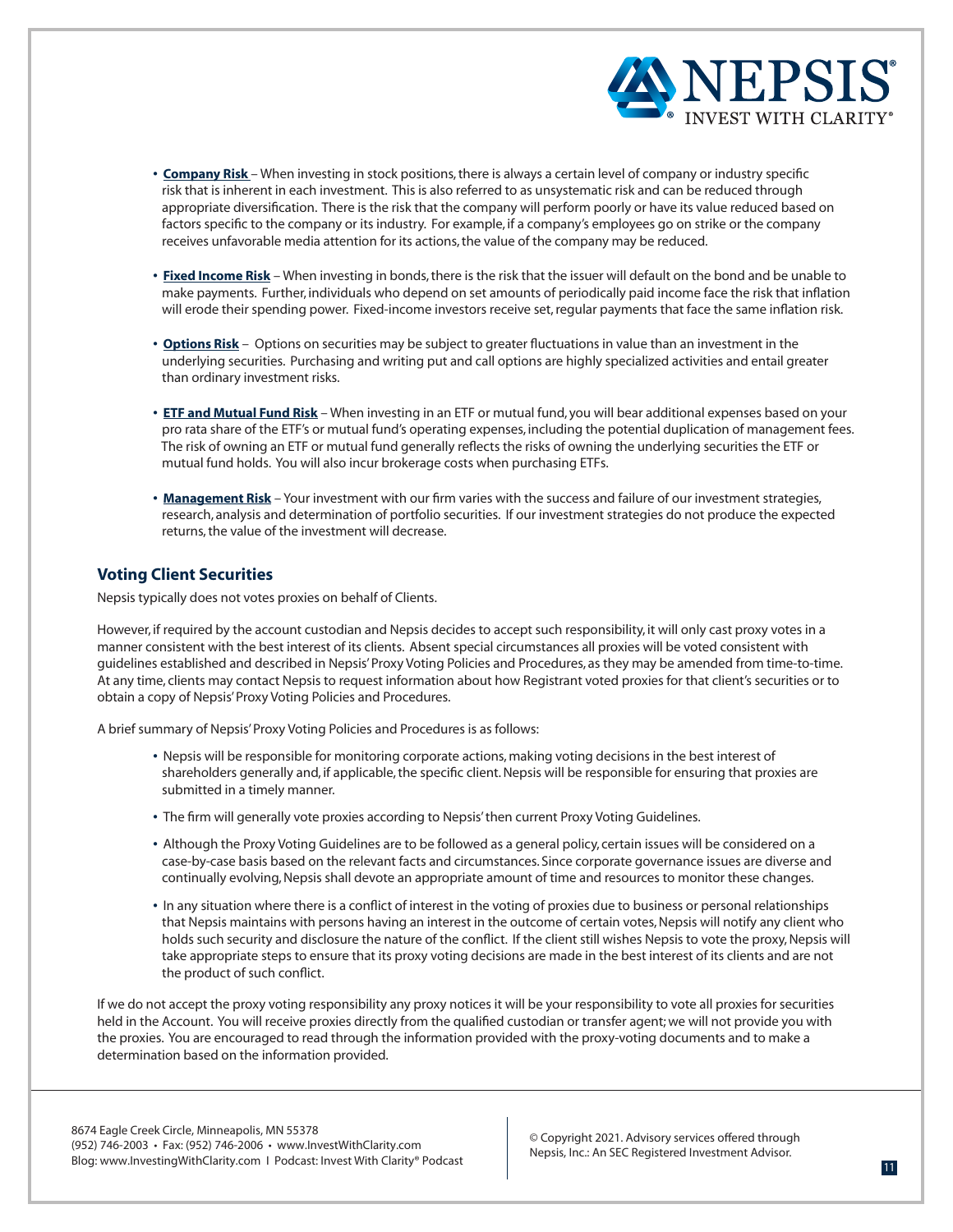

# **Item 7 Client Information Provided to Portfolio Managers**

Only Investment Adviser Representatives of Nepsis serve as portfolio managers for our Portfolio Management Services Program. Our associated Investment Adviser Representatives are responsible for gathering all information provided by you. We will interview and work with you to gather all information needed relative to your investment objectives and needs in order to provide management services through our Portfolio Management Services Program. You are responsible for promptly contacting your Investment Adviser Representative to notify us of any changes to your financial situation that will impact or materially influence the way we manage your accounts. Since we do not use any outside portfolio managers, we do not share your information with any outside portfolio managers.

# **Item 8 Client Contact with Portfolio Managers**

Only Investment Adviser Representatives of Nepsis serve as portfolio managers for our Portfolio Management Services Program. There are no restrictions placed on your ability to contact and consult with our portfolio managers. It is the policy of Nepsis to provide for open communications between the Investment Adviser Representatives and clients. You are encouraged to contact your Investment Adviser Representative whenever you have questions about the management of your account(s).

# **Item 9 Additional Information**

# **Disciplinary Information**

We have no legal or disciplinary events that are material to a client's or prospective client's evaluation of our business or the integrity of our management.

# **Other Financial Industry Activities and Affiliates**

Nepsis is **not** and does **not** have a related person that is a broker/dealer, municipal securities dealer, government securities dealer or broker, an investment company or other pooled investment vehicle (including a mutual fund, closed-end investment company, unit investment trust, private investment company or "hedge fund," and offshore fund), a futures commission merchant, commodity pool operator, or commodity trading advisor, a banking or thrift institution, an accountant or accounting firm, a lawyer or law firm, a pension consultant, a real estate broker or dealer, and a sponsor or syndicator of limited partnerships.

We are an independent registered investment adviser and only provide investment advisory services. We are not engaged in any other business activities and offer no other services except those described in this Disclosure Brochure. However, while we do not sell products or services other than investment advice, our representatives may sell other products or provide services outside of their role as investment adviser representatives with Nepsis.

We also have an affiliate, Nepsis Retirement Services, Inc., which is not a registered investment advisory firm, but which provides third party administration and consulting services for qualified retirement plans such as 401(k)s.

8674 Eagle Creek Circle, Minneapolis, MN 55378 (952) 746-2003 • Fax: (952) 746-2006 • www.InvestWithClarity.com Blog: www.InvestingWithClarity.com I Podcast: Invest With Clarity® Podcast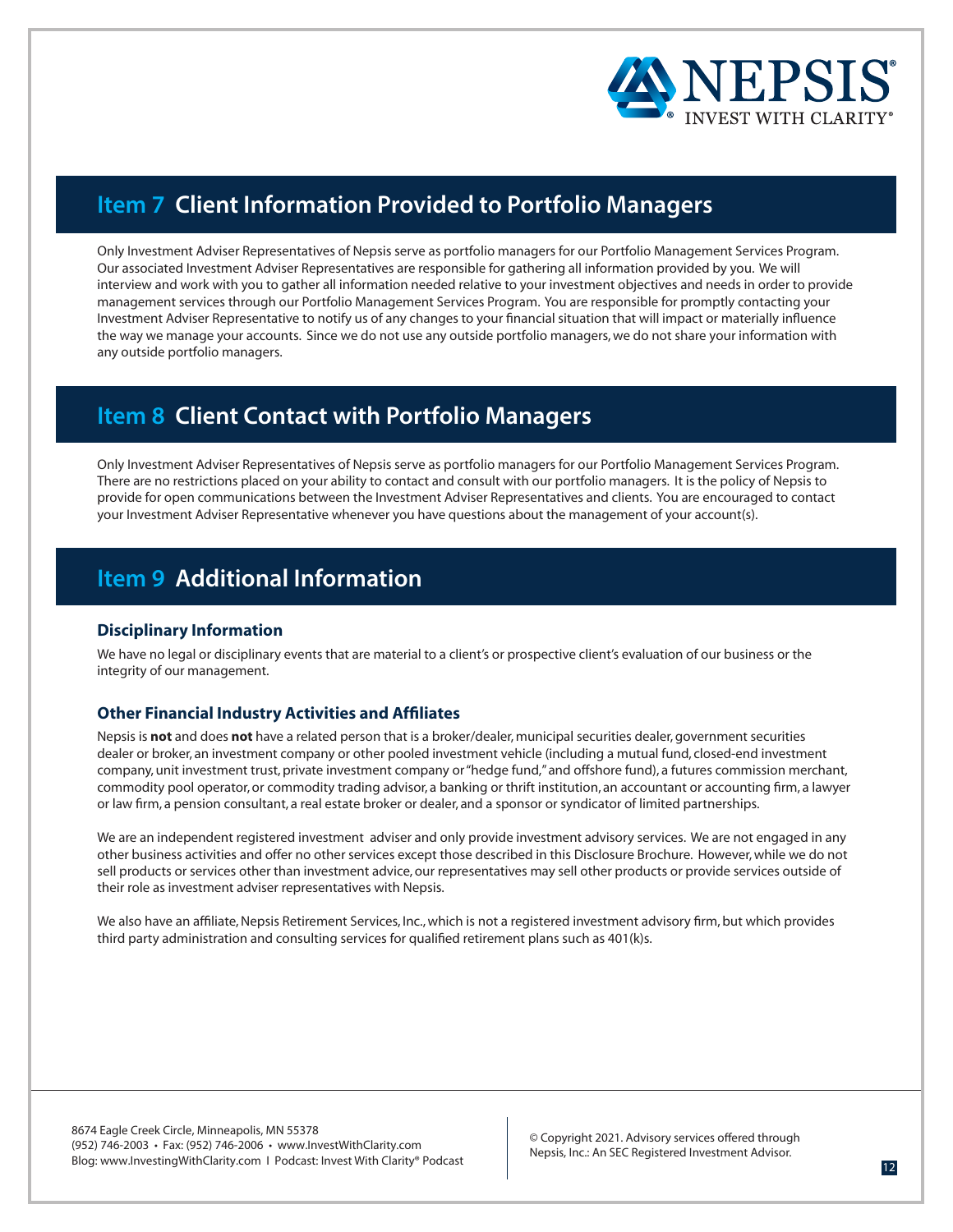

# **Insurance Agency/Agents**

We have created an affiliate company - Nepsis Insurance Services, Inc. as an insurance agency in the state of Minnesota.

You may work with your investment adviser representative in his or her separate capacity as an insurance agent though the Nepsis agency. When acting in his or her separate capacity as an insurance agent, the investment adviser representative may sell, for commissions, general disability insurance, life insurance and annuities to you. As such, your investment adviser representative in his or her separate capacity as an insurance agent, may suggest that you implement recommendations of Nepsis by purchasing disability insurance, life insurance or annuities. This receipt of commissions creates an incentive for the representative to recommend those products for which your investment adviser representative will receive a commission in his or her separate capacity as an insurance agent. Consequently, the advice rendered to you could be biased. You are under no obligation to implement any insurance or annuity transaction through your investment adviser representative.

# **Other Business Activity of the Company Principal**

For the time period of May 2013 to May 2016 (while Ecoark was a private company) the company president, Mark Pearson was a member of the advisory board of Ecoark Holdings, Inc. As a member of the Advisory Board Mr. Pearson was compensated with 62,500 shares of Ecoark stock as compensation for advising Ecoark management on strategic decisions and direction for the company, including the purchase of Zest Labs, Inc. Significant positions of Ecoark Holdings, Inc. stock have been included in client's investment advisory portfolios managed by Nepsis on a discretionary basis. Nepsis clients have also invested in the shares of Ecoark Holdings, Inc. outside of their managed accounts. The receipt of the shares of stock as compensation created a conflict of interest for Mr. Pearson since he was providing advice on the strategic direction of the company. Mr. Pearson addressed this conflict of interest at the time by only placing the shares of Ecoark Holdings, Inc. into the portfolios of clients whose financial situations and risk tolerance were suitable for an investment in a private and speculative stock position.

Because of Mark Pearson's extensive experience investing in companies based in China, on November 15, 2016 Mark Pearson entered into a consulting agreement with China Rapid Finance Limited that terminated on March 15, 2017. The purpose of the consulting agreement was to assist analysts, shareholders and management of China Rapid Finance with the following:

- 1. Formulation of certain investor communications as well as assisting the company with managing investor relations.
- 2. Assist the Company with the conduct of market analysis by the company.
- 3. Assist the Company with analyzing the effect trends in the People's Republic of China market on the U.S.
- 4. Assist the Company with performing an investment feasibility analysis.
- 5. Providing expertise on Chinese Companies/ Stocks and input/ insights on valuation methodology and market opportunity.

### **Interest in Client Transactions and Code of Ethics**

According to the *Investment Advisers Act of 1940,* an investment adviser is considered a fiduciary and has a fiduciary duty to all clients. Nepsis has established a Code of Ethics to comply with the requirements of Section 204(A)-1 of the *Investment Advisers Act of 1940* that reflects its fiduciary obligations and those of its supervised persons. The Code of Ethics also requires compliance with federal securities laws. The Code of Ethics covers all individuals that are classified as "supervised persons". All employees, officers, directors and investment adviser representatives are classified as supervised persons. Nepsis requires its supervised persons to consistently act in your best interest in all advisory activities. Nepsis imposes certain requirements on its affiliates and supervised persons to ensure that they meet the firm's fiduciary responsibilities to you. The standard of conduct required is higher than ordinarily required and encountered in commercial business.

This section is intended to provide a summary description of the Code of Ethics of Nepsis. If you wish to review the Code of Ethics in its entirety, you should send us a written request and upon receipt of your request, we will promptly provide a copy of the Code of Ethics to you.

8674 Eagle Creek Circle, Minneapolis, MN 55378 (952) 746-2003 • Fax: (952) 746-2006 • www.InvestWithClarity.com Blog: www.InvestingWithClarity.com I Podcast: Invest With Clarity® Podcast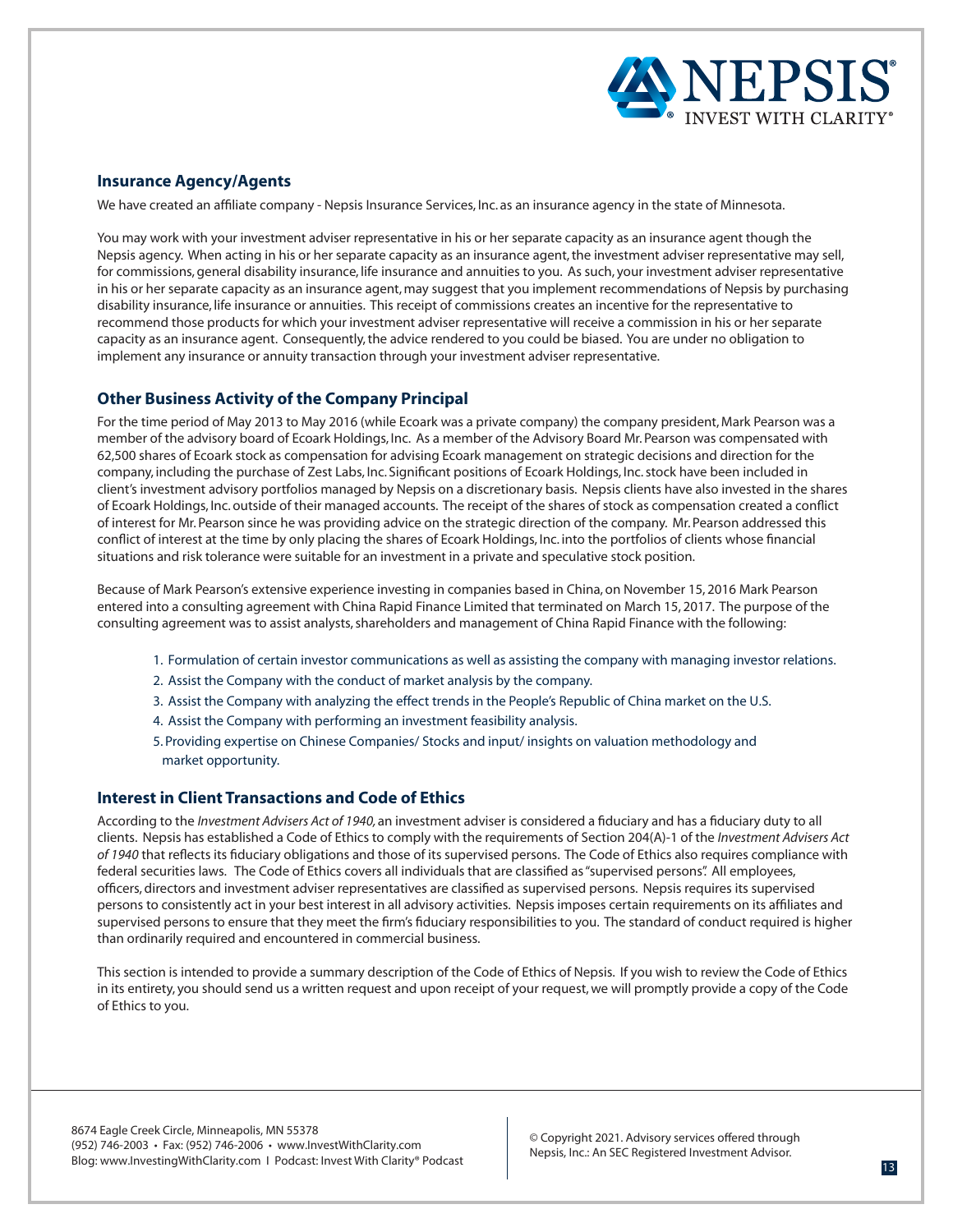

# **Affiliate and Employee Personal Securities Transactions Disclosure**

Nepsis or associated persons of the firm may buy or sell for their personal accounts, investment products identical to those recommended to clients. This creates a potential conflict of interest. It is the express policy of Nepsis that all persons associated in any manner with our firm must place clients' interests ahead of their own when implementing personal investments. Nepsis and its associated persons will not buy or sell securities for their personal account(s) where their decision is derived, in whole or in part, by information obtained as a result of employment or association with our firm unless the information is also available to the investing public upon reasonable inquiry.

We are now and will continue to be in compliance with applicable state and federal rules and regulations. To prevent conflicts of interest, we have developed written supervisory procedures that include personal investment and trading policies for our representatives, employees and their immediate family members (collectively, associated persons):

- Associated persons cannot prefer their own interests to that of the client.
- Associated persons cannot purchase or sell any security for their personal accounts prior to implementing transactions for client accounts.
- Associated persons cannot buy or sell securities for their personal accounts when those decisions are based on information obtained as a result of their employment, unless that information is also available to the investing public upon reasonable inquiry.
- Associated persons are prohibited from purchasing or selling securities of companies in which any client is deemed an "insider".
- Associated persons are discouraged from conducting frequent personal trading.
- Associated persons are generally prohibited from serving as board members of publicly traded companies unless an exception has been granted to the Chief Compliance Officer of Nepsis.

Any associated person not observing our policies is subject to sanctions up to and including termination.

# **Account Reviews**

Managed accounts are reviewed at least quarterly. While the calendar is the main triggering factor, reviews can also be conducted at your request. Account reviews will include investment strategy and objectives review and making a change if strategy and objectives have changed. Reviews are conducted by Mark Pearson, with reviews performed in accordance with your investment goals and objectives.

# **Account Statements and Reports**

For our Portfolio Management Services, you are provided with transaction confirmation notices and regular quarterly account statements directly from the qualified custodian.

Whether reports by an outside money manager are provided to you will depend upon the outside money manager.

You are encouraged to always compare any reports or statements provided by us, a sub-adviser or third-party money manager against the account statements delivered from the qualified custodian. When you have questions about your account statement, you should contact our firm and the qualified custodian preparing the statement.

8674 Eagle Creek Circle, Minneapolis, MN 55378 (952) 746-2003 • Fax: (952) 746-2006 • www.InvestWithClarity.com Blog: www.InvestingWithClarity.com I Podcast: Invest With Clarity® Podcast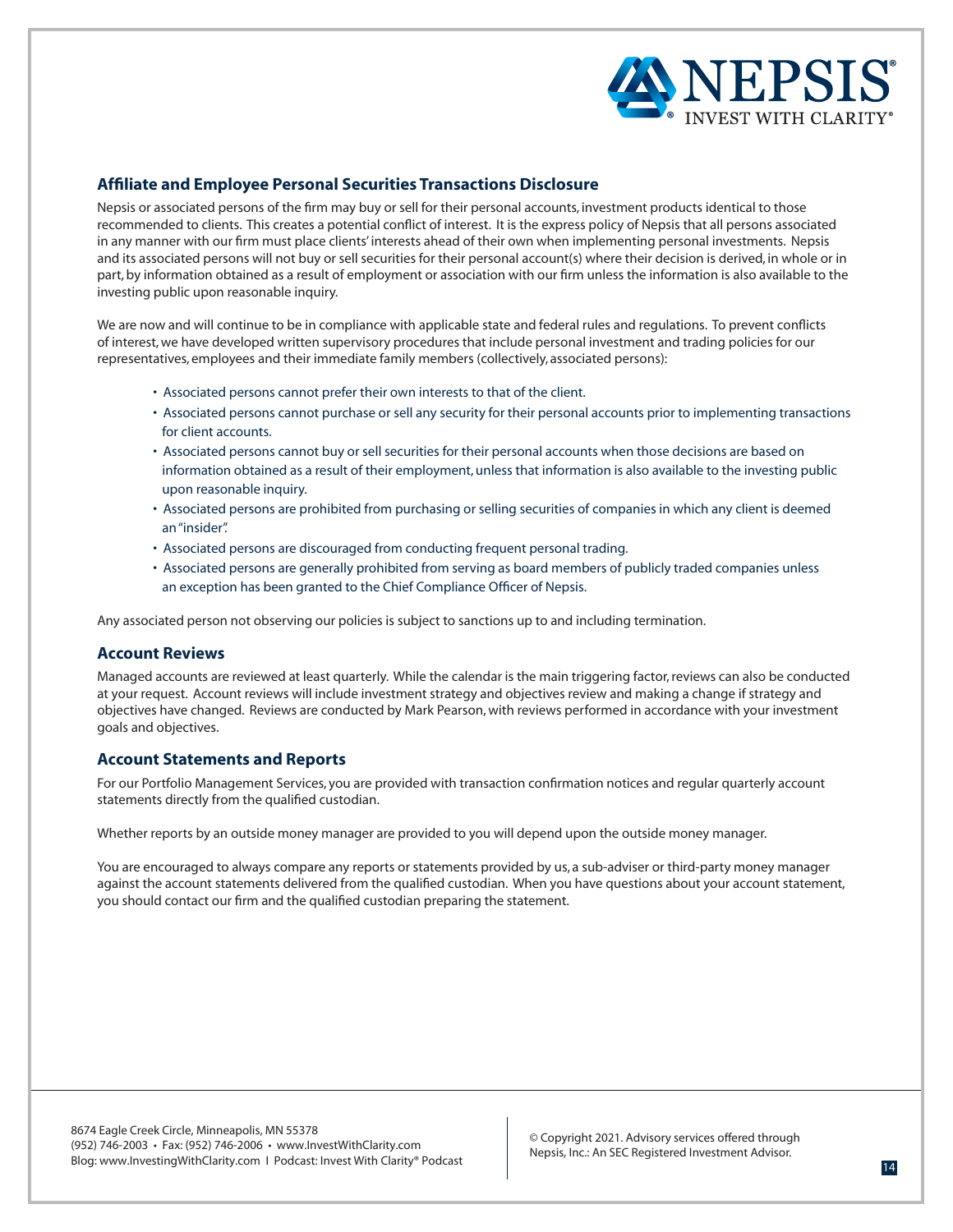

# **Client Referrals**

Outside persons, called Solicitors, who are directly responsible for bringing a Client to us, may receive compensation from Nepsis. Such agreements will comply with the requirements set out in Rule 206(4)-3 of the *Investment Advisers Act of 1940*, including the requirement that the relationship between the solicitor and the investment adviser be disclosed to you at the time of the solicitation or referral. Under these arrangements, you do not pay higher fees than our typical advisory fees.

We enter into marketing arrangements with affiliated and unaffiliated investment advisory firms pursuant to which representatives of their firms, offer our services to the public. Through these arrangements, we will pay a cash referral fee both to the solicitor and to the firm based on a percentage of our advisory fee under the terms of a written agreement. The amount of the fee may vary depending on the agreement executed with the firm. Those firms may in turn share a portion of the referral fee with other individuals or entities from whom the referral was generated.

In any case, applicable state laws may require these persons to become licensed either as our representatives or as an independent investment adviser representative. We will request that our clients acknowledge this solicitor arrangement prior to acceptance of the Clients' account for advisory services.

When a client is referred to us by a referring party, the referring party provides the client with a copy of our Disclosure Brochure as required by the *Investment Advisers Act of 1940*. The client also will complete a Solicitor's Disclosure Statement document. If the referring party is an unaffiliated registered investment adviser firm, then the client will also receive a copy of the referring party's Form ADV Part 2 Disclosure Brochure. If a referred client enters into an investment advisory agreement with Nepsis, a referral fee is paid to the referring party. The referral relationship will not result in clients being charged any fees over and above the normal advisory fees charged for the advisory services provided.

The referral agreements between Nepsis and referring parties are in compliance with state and federal securities rules regarding paid solicitor arrangements.

# **Financial Information**

Nepsis does not require or solicit prepayment of more than \$1,200 in fees per client, six months or more in advance. Therefore, we are not required to include a balance sheet for the most recent fiscal year. We are not subject to a financial condition that is reasonably likely to impair our ability to meet contractual commitments to clients. Finally, Nepsis has not been the subject of a bankruptcy petition at any time.

# **Item 10 Customer Privacy Policy Notice**

Protecting Client privacy is very important to Nepsis. We view protecting your private information as a top priority and pursuant to the requirements of the Gramm-Leach Bliley Act, the firm has instituted policies and procedures to ensure that customer information is kept private and secure.

Nepsis does not disclose any nonpublic personal information about its customers or former customers to any nonaffiliated third parties, except as permitted or required by law. In the course of servicing a Client's account, Nepsis may share some information with its service providers, such as transfer agents, custodians, broker-dealers, accountants and lawyers.

Nepsis restricts internal access to nonpublic personal information about the client to those employees who need to know that information in order to provide products or services to the Client. As emphasized above, it has always been and will always be the firm's policy never to sell information about current or former customers or their accounts to anyone. It is also the firm's policy not to share information unless required to process a transaction, at the request of a customer, or as required by law.

8674 Eagle Creek Circle, Minneapolis, MN 55378 (952) 746-2003 • Fax: (952) 746-2006 • www.InvestWithClarity.com Blog: www.InvestingWithClarity.com I Podcast: Invest With Clarity® Podcast